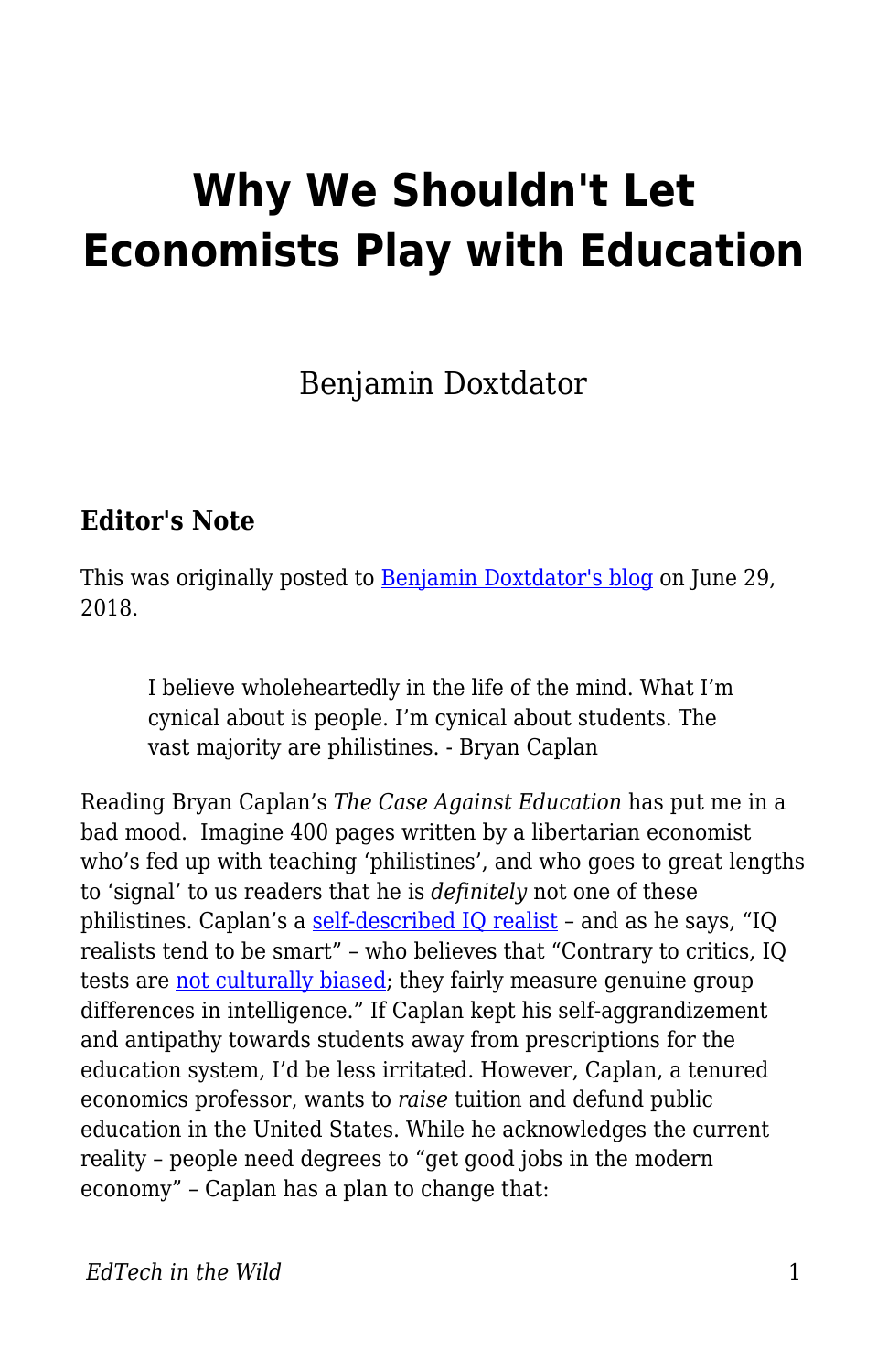… hefty budget cuts would bring credential inflation to its knees. The less affordable education is, the less students get; the less students get, the less workers need.

Caplan steers clear of outlining what such a transition would look like in the modern day United States, but I'm pretty sure it could drive the plot of a dystopian trilogy. While Caplan postures as a radical, speaking the truth no one else dare utter, he's far from it. Defunding public institutions and shifting the cost directly to individuals has always been a centerpiece of the libertarian script in the U.S. At a minimum, Caplan hopes to "slightly tilt the policy scales by handing budget hawks a little extra intellectual heft."

Caplan presents his economic agenda as a conclusion of his argument about education system's inability to build 'human capital': the benefits of education mostly come from signaling pre-existing differences in ability, rather than from valuable learning that builds capacity for the workforce. "The case for the signaling model is strongest if students learn zero in school—and employers treat graduates like kings." This part of Caplan's argument – his challenge to human capital theory – is a significant departure from the script pushed by the OECD, World Bank, and mainstream economists: education increases our human capital, which increases our earnings (because we are more productive workers), and enriches the nation. I am not here to try to save human capital theory from Caplan. Human capital theory needs to be dismantled precisely because it encourages us to see education – and our lives – purely in economic terms, which primes us for libertarian economists like Caplan to come along and argue that the results don't justify the spending.

Short of defunding the whole system, Caplan imagines a strong tracking program: "we should steer academically uninclined kids toward vocational education when they're 12 or so. Teenage workers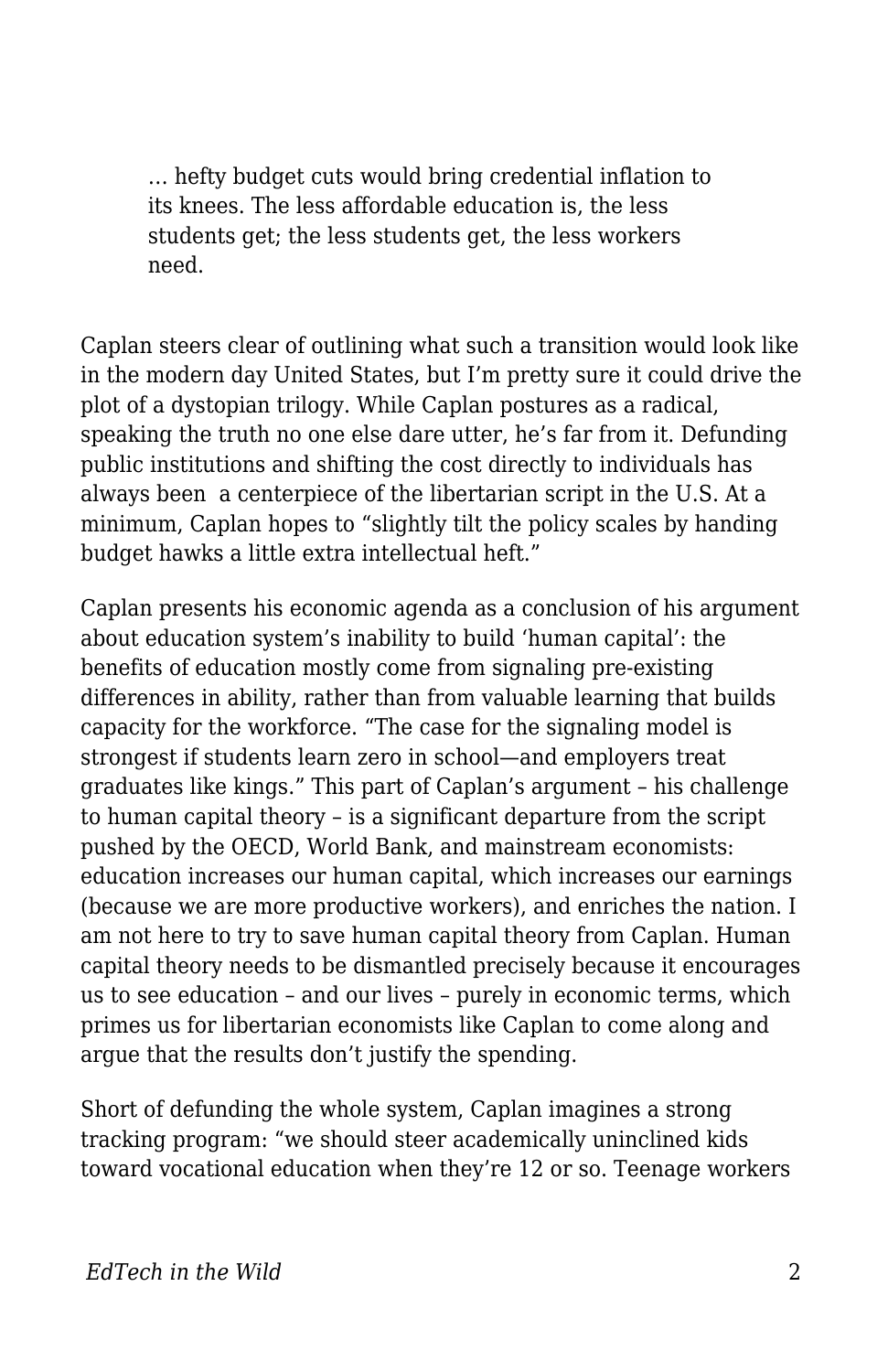may not discover their 'calling,' but at least they'll get used to gainful employment." In the U.S., tracking and vocational education has historically reinforced middle class and white privilege. In an interview, Gretchen Simpsons challenges Caplan on this point:

GRETCHEN: We're terribly unequal, but it can get worse. If we listen to you, it will. Shunting so-called weaker students into vocational ed excludes them from high-end jobs—especially kids from lower- and workingclass families.

BRYAN: I'm surprised to see a sociologist lose sight of social realities. Think about the vast American underclass. Most don't even finish high school. Does college really strike you as a viable path out of poverty for them?

GRETCHEN: It would be if they enjoyed the same advantages your kids do.

Perhaps it's not surprising to see Caplan's argument surface just as 'the vast American underclass' has managed to [push the door to](https://www.americanprogress.org/issues/education-postsecondary/reports/2016/10/13/145098/closed-doors-black-and-latino-students-are-excluded-from-top-public-universities/) [higher education open a crack](https://www.americanprogress.org/issues/education-postsecondary/reports/2016/10/13/145098/closed-doors-black-and-latino-students-are-excluded-from-top-public-universities/). Elsewhere, Caplan writes about the 'high-IQ misanthropy' that he believes he avoids because he criticizes the outright eugenicist conclusions of many IQ-realists. "If you marinate in your own misanthropy long enough, common decency fades away." However, Caplan's economic agenda and his push for tracking suggests that he has been marinating long enough. In the U.S. school system, Black, Native, & Latinix students are stereotyped as being academically uninclined; IQ realists who believe in 'group differences in intelligence' add a layer of scientific racism to this stereotype. As a libertarian, Caplan of course thinks that private institutions should not be bossed around by the government when it comes to civil rights. Thus, Caplan's argument to keep government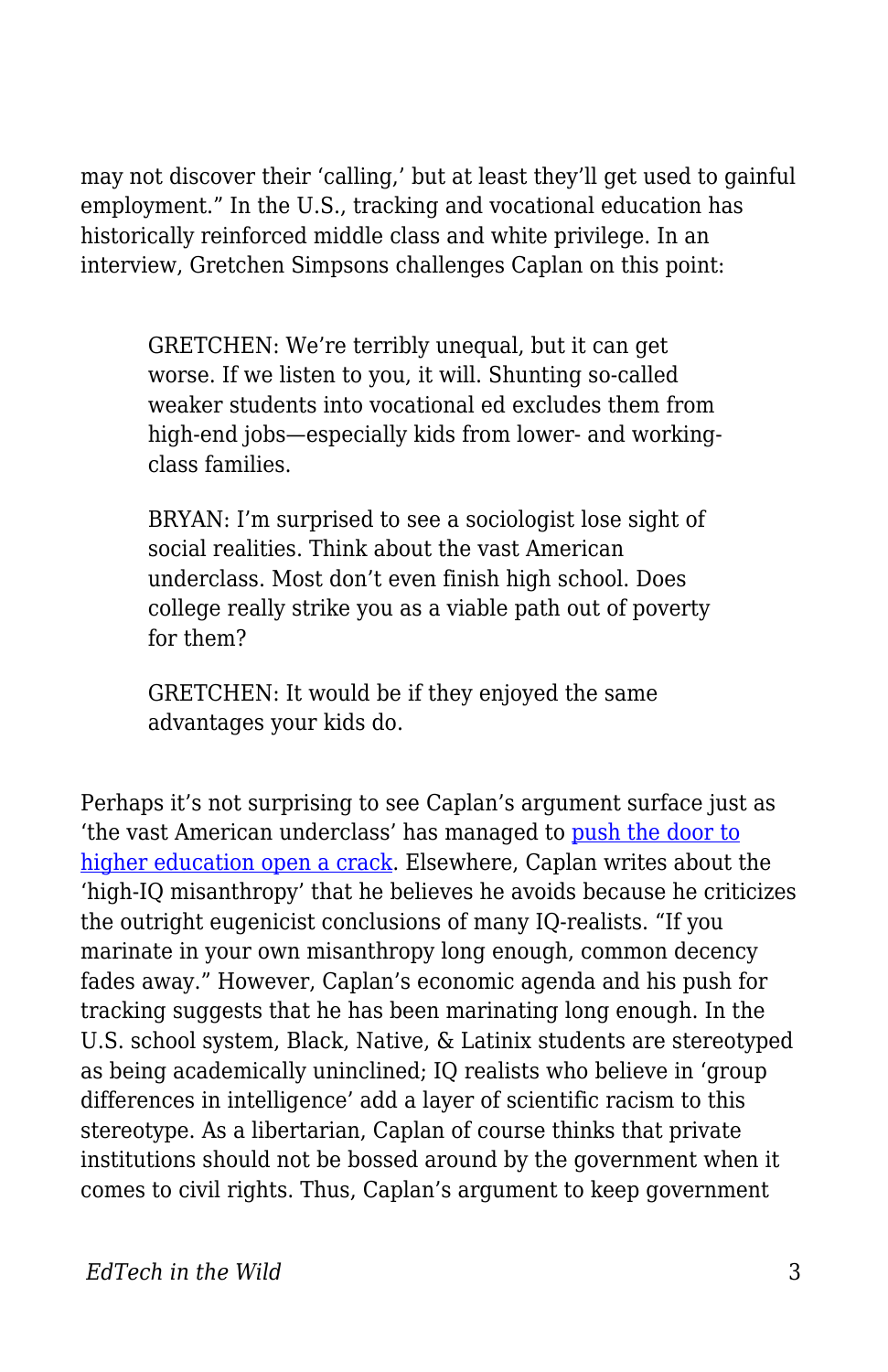spending out of education also means keeping civil rights legislation out of education. It would be uncharitable to read Caplan's libertarian argument as being historically naive about the debt owed to people who have been systematically excluded from the best the U.S. education system has to offer.

To establish that school is a waste of time for everyone, Caplan rightly points out some educational malpractice that most people have sat through, but when Caplan's students look bored, it's not his fault. They are philistines. His instructional practice sounds like a caricature of what makes college an alienating place for many: "I go to class and talk to students about my exotic interests: everything from the market for marriage, to the economics of the Mafia, to the self-interested voter hypothesis. At the end of the semester, I test their knowledge." While it is hard to pass through the education system unscathed by such malpractice, there is also real change taking place. For every teacher content to put little thought into instruction, there growing movements of teachers who are actively doing better for their students. Much of this improved pedagogy explicitly centers students and their lived experience in a way that refuses to label them philistines just because their interests may be broader than what colleges have traditionally offered.

It is important to understand Caplan's economic agenda in the same way that he does: as lending heft to an established agenda of the 'budget hawks'. Caplan has worked in the Mercatus Center at George Mason University for nearly two decades, an institution which has been heavily bankrolled by the right-wing Koch brothers since the mid 1980s. In *[Dark Money](https://www.penguinrandomhouse.com/books/215462/dark-money-by-jane-mayer/9780307947901/)*, Jane Mayer writes that a former professor at George Mason describes Mercatus as "a lobbying group disguised as a disinterested academic program." Ties to this deeper agenda don't make Caplan wrong, but they do help explain why when recognizing the flaws in the education system, Caplan chooses to defund education rather than try to make it better.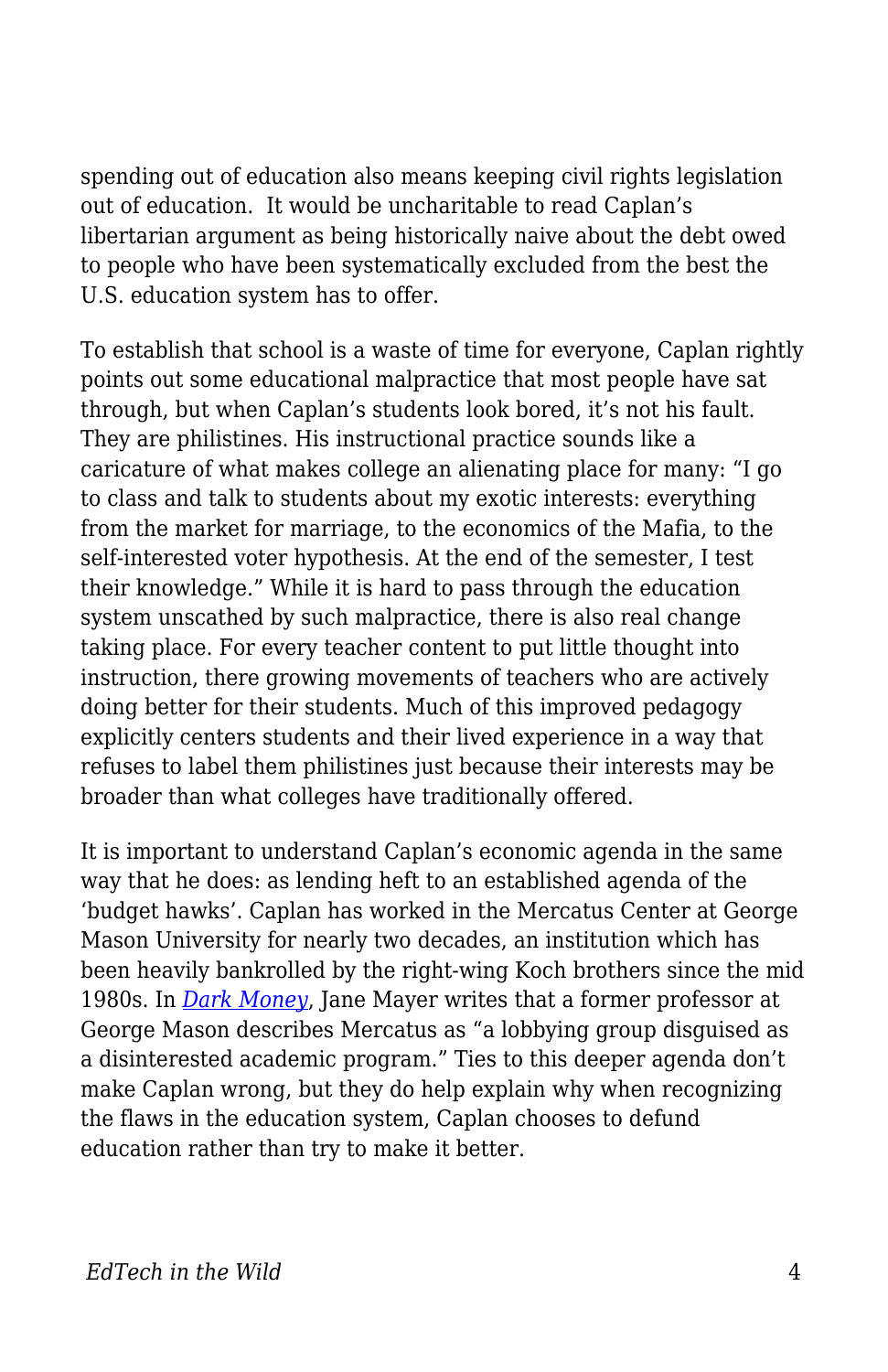## **The best education is already free?**

Caplan thinks that the 'sheepskin effect', the economic returns that come from sticking it out one more year to get a diploma (which used to be made of sheepskin) instead of dropping out, sets the lower bounds for how much of education is signaling. According to this logic, someone who completes 3 years of an engineering degree is almost as good – has almost as much human capital – as someone who sticks out the fourth year to receive the diploma. Yet, sticking out that extra year to receive the diploma adds more economic benefit in terms of earnings than what we would predict based on the economic return per year of a degree. So, if we know the difference in economic benefit between *almost* completing an engineering degree and then dropping out, in comparison to sticking it out for the diploma, then we can calculate how much is signaling.

The economist [Noah Smith](https://noahpinionblog.blogspot.com/2017/12/sheepskin-effects-signals-without.html) argues that Caplan misunderstands the logic of signaling in his argument since it's not very difficult to complete the last year of college if they have already made it that far, and thus sticking it out for a diploma can't act as a signal because it's not *costly*. According to signaling theory, employers do not have access to the same information that potential workers do about their productivity. Thus, workers who have this information about themselves look for a signal they can send employers to show that they are the real deal. If the signal were too easy, anyone could adopt it. While showing up on time to an interview gives employers information, it's not a signal in the true sense because just about anyone can meet that criteria.

Caplan's arguments in favor of signaling are mostly of interest because they reveal just how out of touch he is with the realities of most students. For example, Caplan argues that if diplomas weren't about signaling and really about human capital for learning, then "The best education in the world is already free. All complaints about elite colleges' impossible admissions and insane tuition are flatly mistaken.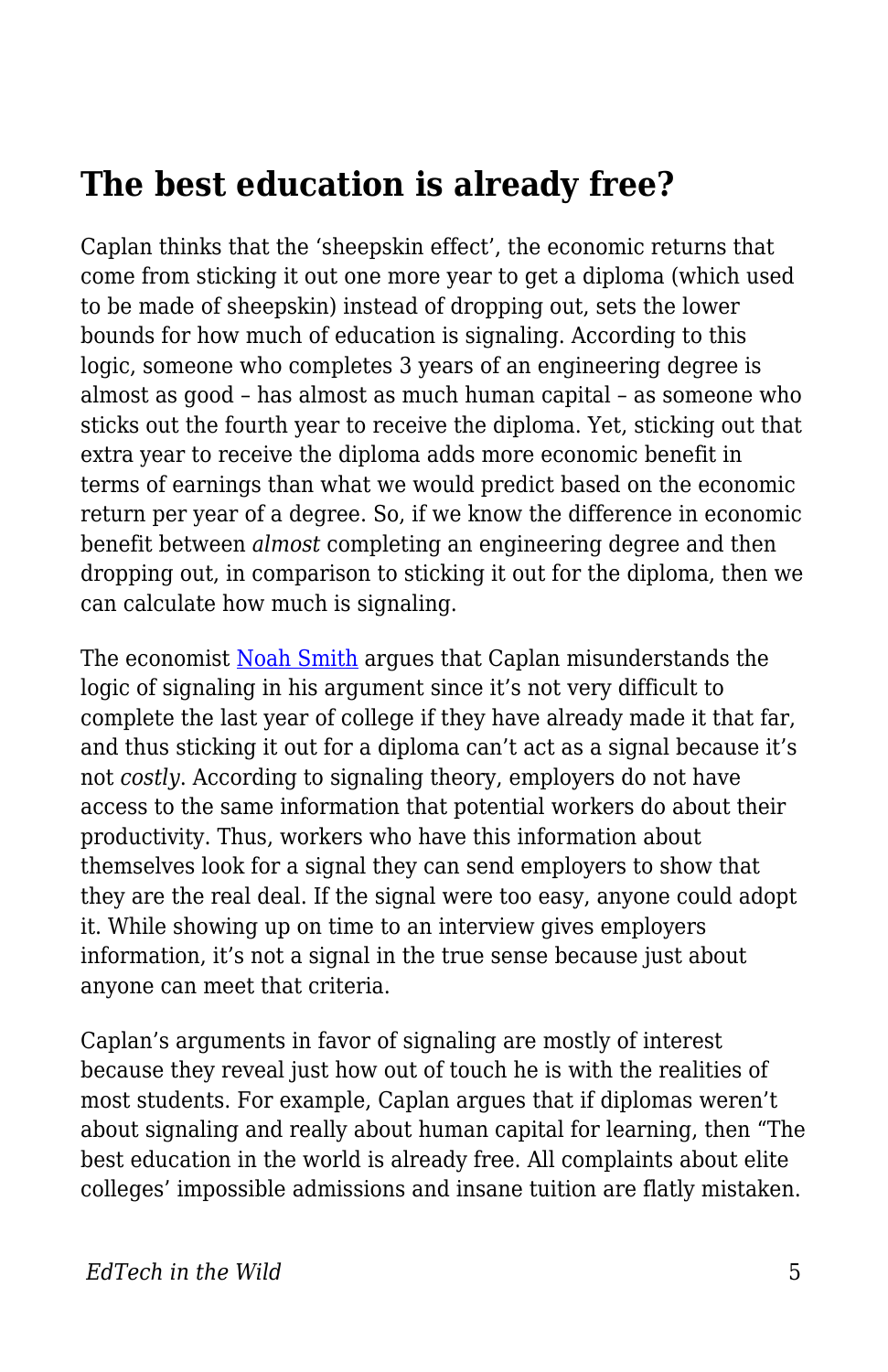Fact: anyone can study at Princeton for free. While tuition is over \$45,000 a year, anyone can show up and start attending classes. No one will stop you. No one will challenge you. No one will make you feel unwelcome. "

This might be true if you present as a middle class white person of about the right age, but I'm not sure that Black or [Native](https://eu.usatoday.com/story/news/nation-now/2018/05/04/body-cam-campus-police-question-2-native-americans/582729002/) peoples would feel equally empowered to show up in lectures. According to the *[The Atlantic](https://www.theatlantic.com/business/archive/2015/03/the-man-who-snuck-into-the-ivy-league-without-paying-a-thing/386917/)*, "it would be challenging for someone to go unnoticed" at Stanford, and Yale would consider such actions trespassing. But to hear Caplan's unrealistic premise out, it's not like the only difference between sitting in on classes and getting a diploma comes down to a credential that signals to future employers. Students might even feel that they aren't getting the full learning experience without conferencing with professors during office hours and receiving feedback on their work. They might need access to library materials, want to participate in sports and clubs, or simply feel like they were cheating to not pay for a lecture when their classmates are.

Caplan uses shallow analogies – funding the educations system is like clinging to an ineffectual fungus cream, subsidizing education for the poor is like subsidizing diamond wedding rings – that should make us question his grasp of the serious consequences of his proposal to defund education and *raise* college tuition. If budget hawks are looking for intellectual heft, they had best look elsewhere.

Suppose I prove your toenail fungus cream doesn't work. I counsel, 'Stop wasting money on that worthless cream.' Would you demur, 'Not until we find a toenail fungus remedy that works'? No way. Finding a real remedy could be more trouble than it's worth. It might take forever. Continuing to waste money on quackery until a cure comes into your possession is folly. Saying, 'There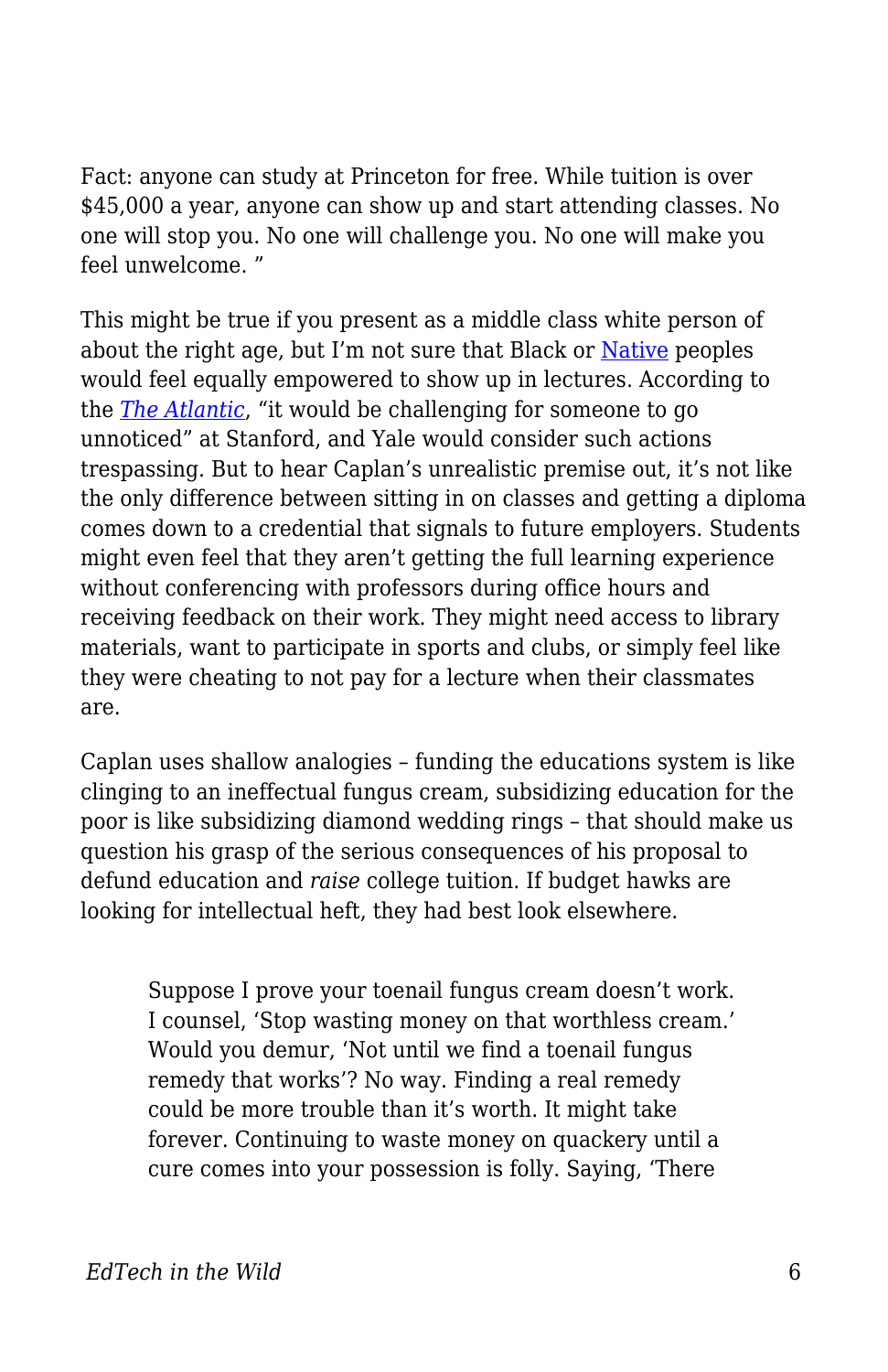must be a cure!' is childish and dogmatic. Maybe your toenails are a lost cause, and you should use the savings for a trip to Miami.

Imagine the government subsidized wedding rings for the poor. Anyone ready for marriage can go to any jewelry store in the country, knowing—whatever their income—they can buy a diamond ring. The snag: diamond rings are largely a signal of marital commitment. If diamonds were cheap as plastic, other gems would adorn our rings. They're valuable because they're costly. Once the government makes them affordable to all, then, diamond rings signal little or nothing. Doesn't this 'level the playing field'? Only for a heartbeat. …Thanks to government subsidies, every suitor can afford a wedding ring, but so what? Society is functionally as unequal as ever. Subsidies don't just hurt the poor by fueling credential inflation. They reshape hiring and promotion to the poor's detriment.

But even by Caplan's own lights, education isn't *ineffective*. He acknowledges that literacy and numeracy are essential skills that schools do help build. And unless Caplan is the one person who applies expensive toe fungus cream in public, no one uses it to signal. Our intuitions about toe fungus cream might change if it helped us manage most of the major symptoms, and applying it acted as a 'signal' to get us access to spa we would very much like to go to. However, the analogy is most misleading when it comes to our sense of agency. As **[Dr. Lee Skallerup Bassette](http://diverseeducation.com/article/113230/)** points out in her brilliant review, "There is literally nothing I can do to fix the fungal cream. There is plenty I can do to fix education as a citizen."

There is something *dangerous* about a commitment to funding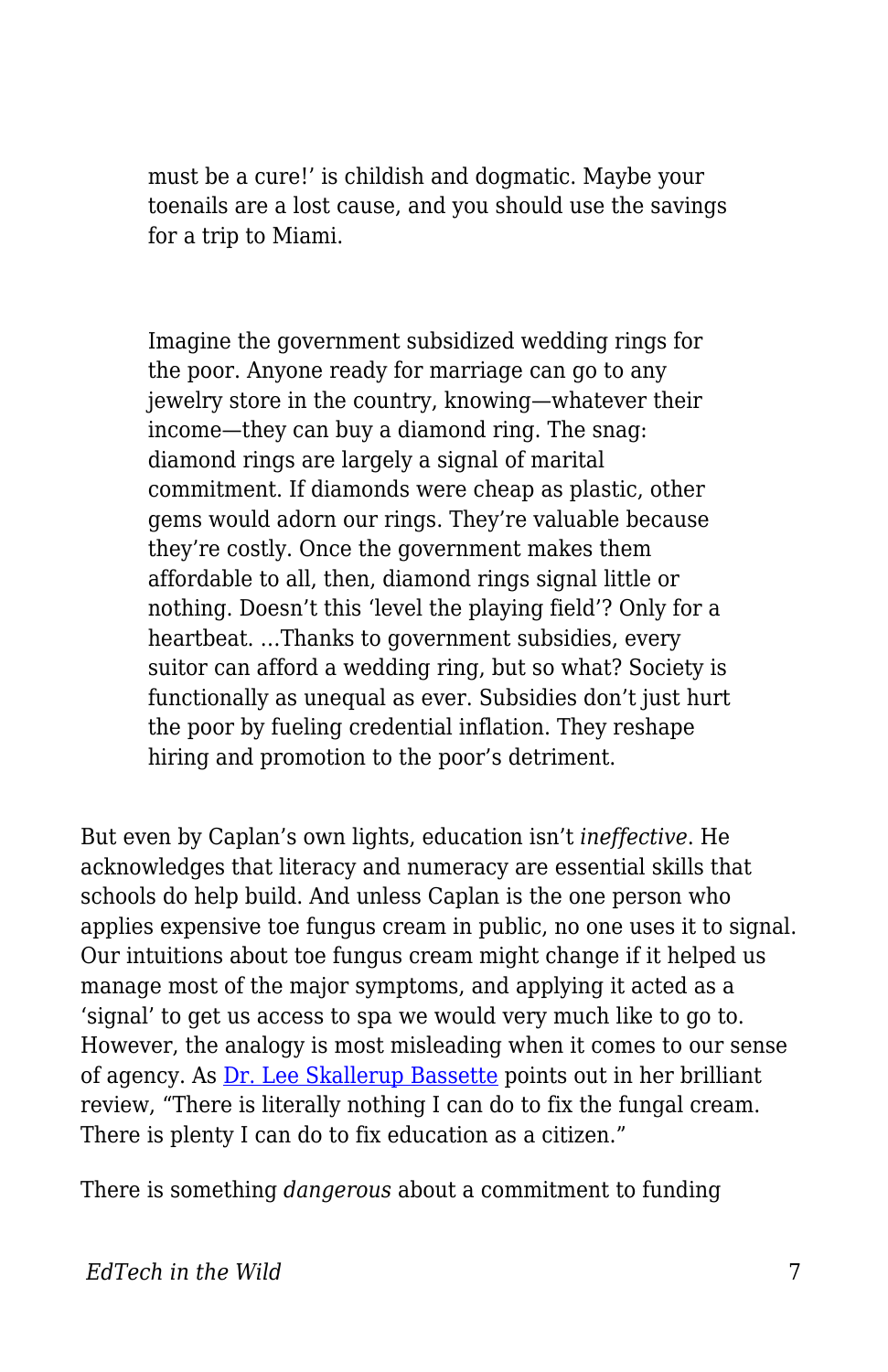education, but it has nothing to do with reducing it's value by making it widely available. Rather as Noam Chomsky has argued, a commitment to funding education and social services is dangerous because it means promoting the value that we care about each other. If neoliberalism is 'lovelessness as policy' (Naomi Klein), then any challenge in the form of a social commitment to the least well off is the truly radical alternative to our current system. In an argument for publicly funding higher education, [Dr. Tressie McMillan Cottom](https://www.dissentmagazine.org/article/tressie-mcmillan-cottom-why-free-college-necessary) argues, "It reintroduces the concept of public good to higher education discourse—a concept that fifty years of individuation, efficiency fetishes, and a rightward drift in politics have nearly pummeled out of higher education altogether. We no longer have a way to talk about public education as a collective good because even we defenders have adopted the language of competition."

Caplan tries to counter arguments about spending more on education by arguing that the U.S. already spends more than enough, and contrary to popular impressions, more than it does on war. "The air force may not hold bake sales, but total education spending far surpasses total military spending. For the 2010–11 school year, education was 7.5% of the American economy, versus 4.7% for defense. Spending came to over \$1.1 trillion on education, and a bit over \$700 billion on defense. Schools overtook the military back in 1972 and sharply widened their lead after the Cold War."

The data is a bit more complex than this. In terms of [military](https://www.csis.org/analysis/us-military-spending-cost-wars) [spending,](https://www.csis.org/analysis/us-military-spending-cost-wars) "the United States now has no official estimate of the cost of its wars" because many of the costs are not included in the already massive baseline budget. We need to add several trillions of dollars – perhaps more than 10 trillion – to really get a true sense of U.S. military spending since FY2001.

What about the spending on education? In terms of [federal](https://www.nationalpriorities.org/campaigns/military-spending-united-states/) [discretionary spending,](https://www.nationalpriorities.org/campaigns/military-spending-united-states/) the U.S. spends far more money on war than on education: 70 billion for education, 598.5 billion for the military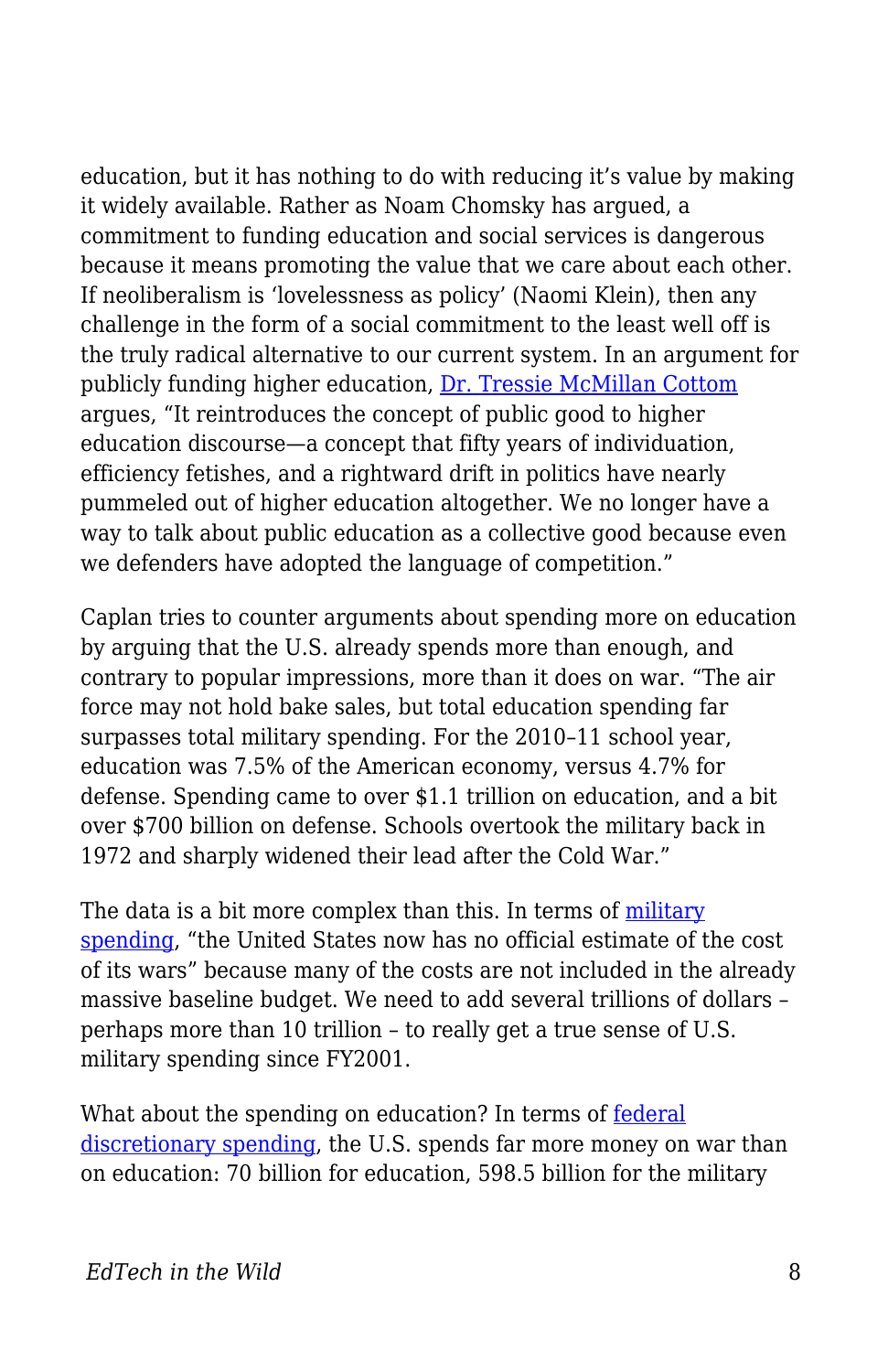(again, this is the baseline spending, not the full cost). When people rightly point out that the military doesn't need to hold bake sales, we can imagine what the U.S. education system might look like if a few hundred billion dollars per year were directed towards improving the least well-funded schools or to measures to reduce poverty. If we add in the funding from state and local levels, the expenditure per public school student was \$12,509 in [2013-14.](https://nces.ed.gov/fastfacts/display.asp?id=66) However, that average obscures the vast inequality in the U.S. According to *[The Atlantic](https://www.theatlantic.com/business/archive/2016/08/property-taxes-and-unequal-schools/497333/)*,

Nationally, high-poverty districts spend 15.6 percent less per student than low-poverty districts do, according to [U.S. Department of Education.](http://www.ed.gov/news/media-advisories/secretary-duncan-urban-league-president-morial-spotlight-states-where-education-funding-shortchanges-low-income-minority-students) Lower spending can irreparably damage a child's future, especially for kids from poor families. A 20 percent increase in per-pupil spending a year for poor children can lead to an additional year of completed education, 25 percent higher earnings, and a 20-percentage point reduction in the incidence of poverty in adulthood, according to a [paper](http://www.nber.org/papers/w20847) from the National Bureau of Economic Research.

#### **How much of education is signaling and why does it matter?**

While there is no doubt that education pays returns to individuals, Caplan's argument centers on calculating the *social return* to funding an education system. From the perspective of human capital economists, education is the path to national prosperity because it creates a more productive workforce. As Caplan summarizes, "Human capital says education increases the size of the pie; signaling says education redistributes the pie." Lest we think that there's not much economic pie to go around, the U.S. GDP has increased nearly 10 fold over the last forty years.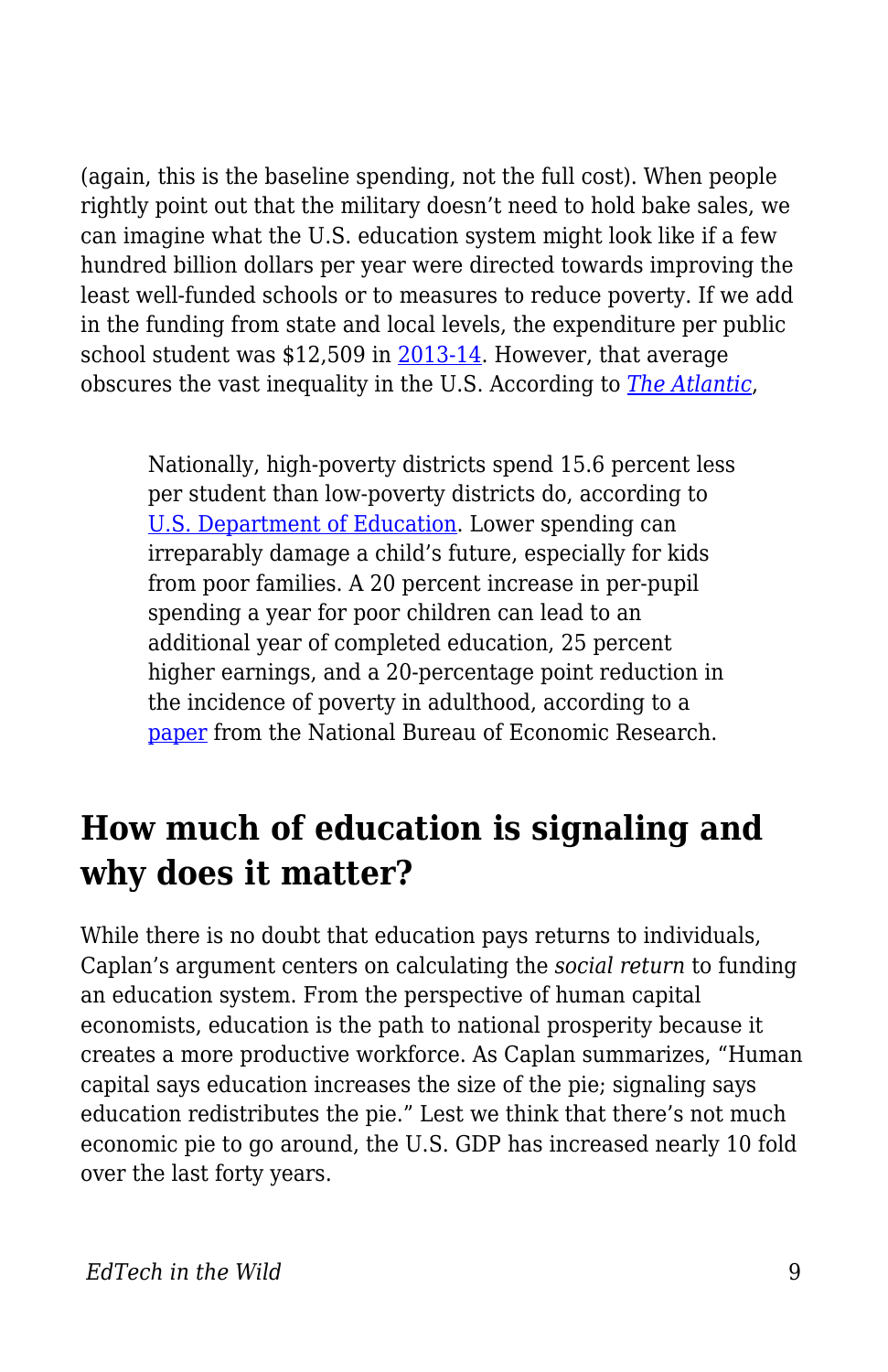

How does Caplan arrive at his guess that education is 80% signaling? Caplan compares two rates of return: the "effect of a year of personal education on personal income" with the "effect of a year of national education on national income." If education has a high selfish benefit for the individuals who can use it to signal their way to more income, but little social benefit, then Caplan argues that we should defund the system.

At the global level, a typical year of personal education seems to raise personal income by 8–12%. A typical year of national education, in contrast, seems to raise national income by only 1–3%. While these ranges are compatible with a wide range of human capital signaling splits, signaling consistently overshadows human capital. If King Solomon had to announce a precise human capital/signaling split, 20/80 again sounds about right.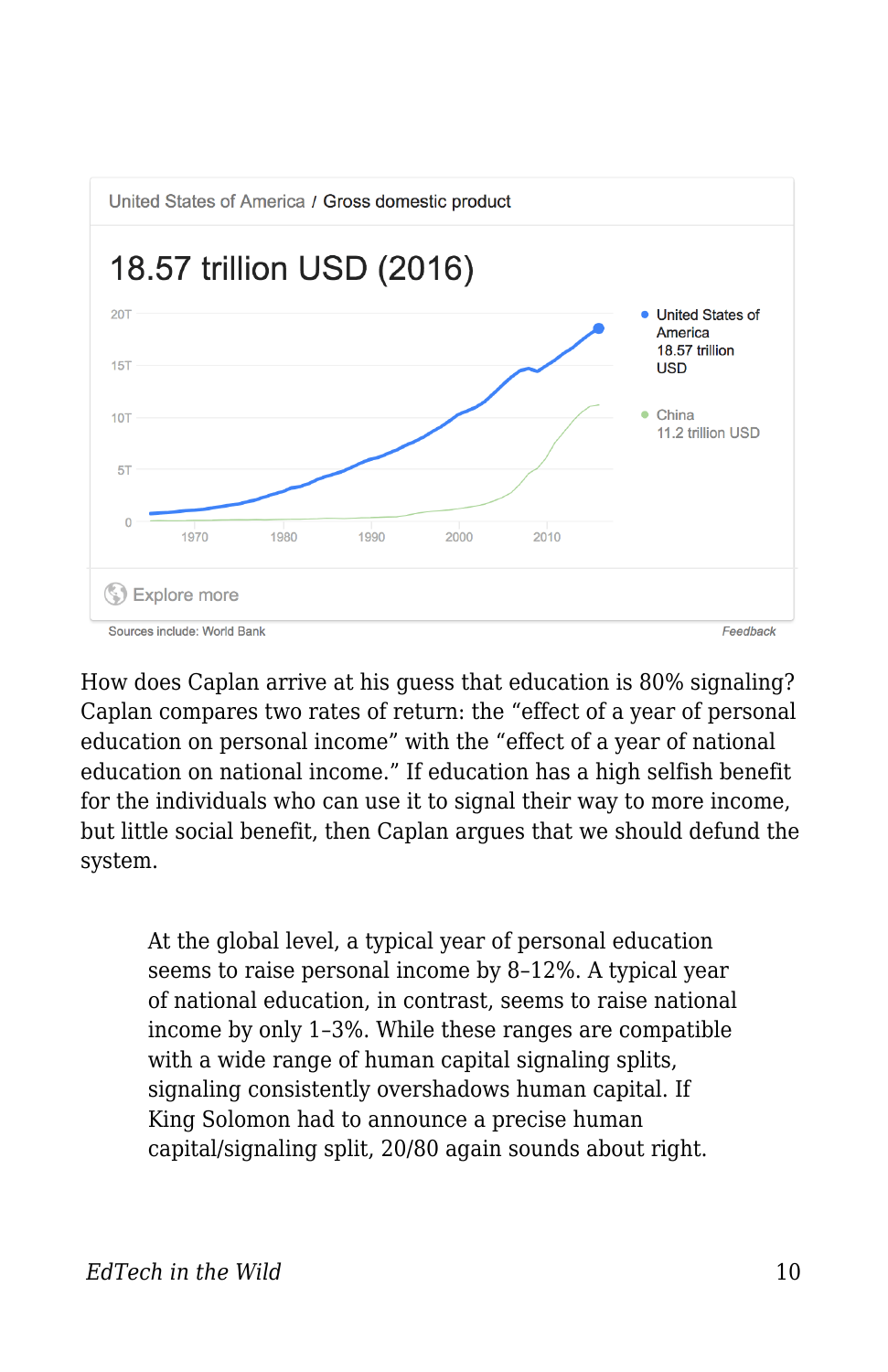Caplan's calculation seems overly blunt. A more fine-grained analysis by [Baris Kaymak](http://www.sole-jole.org/12497.pdf) puts the proportion of signaling much lower.

Estimation results show that the signaling role of education is equal to 22% of the return to education estimated by OLS for workers with low ability. For workers of higher ability most of the uncertainty is resolved prior to employment, leaving a very small role for signaling, 1% of the OLS return, despite the slower employer learning on the job.

## **Human Capital**

A lot of neoliberal curses come home to roost in Caplan's critique of human capital theory. Whenever well-intentioned progressives use human capital discourse to argue for 'future proofing' [\(Keri Facer\)](https://www.amazon.ca/Learning-Futures-Education-Technology-Social/dp/0415581435) students, they need to also consider what their argument implies if some of their core assumptions don't turn out to be true. Despite whatever Thomas Friedman says, we all know there is something wrong with the idea that income and compensation only reflect the skills and ability that we bring to a job. An argument against human capital theory is not an argument against education, but an argument about reducing the value of education to economic calculations. In [Rachel Cohen's](https://democracyjournal.org/magazine/49/is-school-a-waste-of-time/) review of Caplan's book, she writes:

Education is still crucial for building citizenship, for maintaining democratic polities, for fostering human development. But it would be better if our government stopped looking at schools as *the* ticket to economic security, and stopped acting as though our ability to afford health insurance, housing, and food should depend on whether one is capable of obtaining a college degree.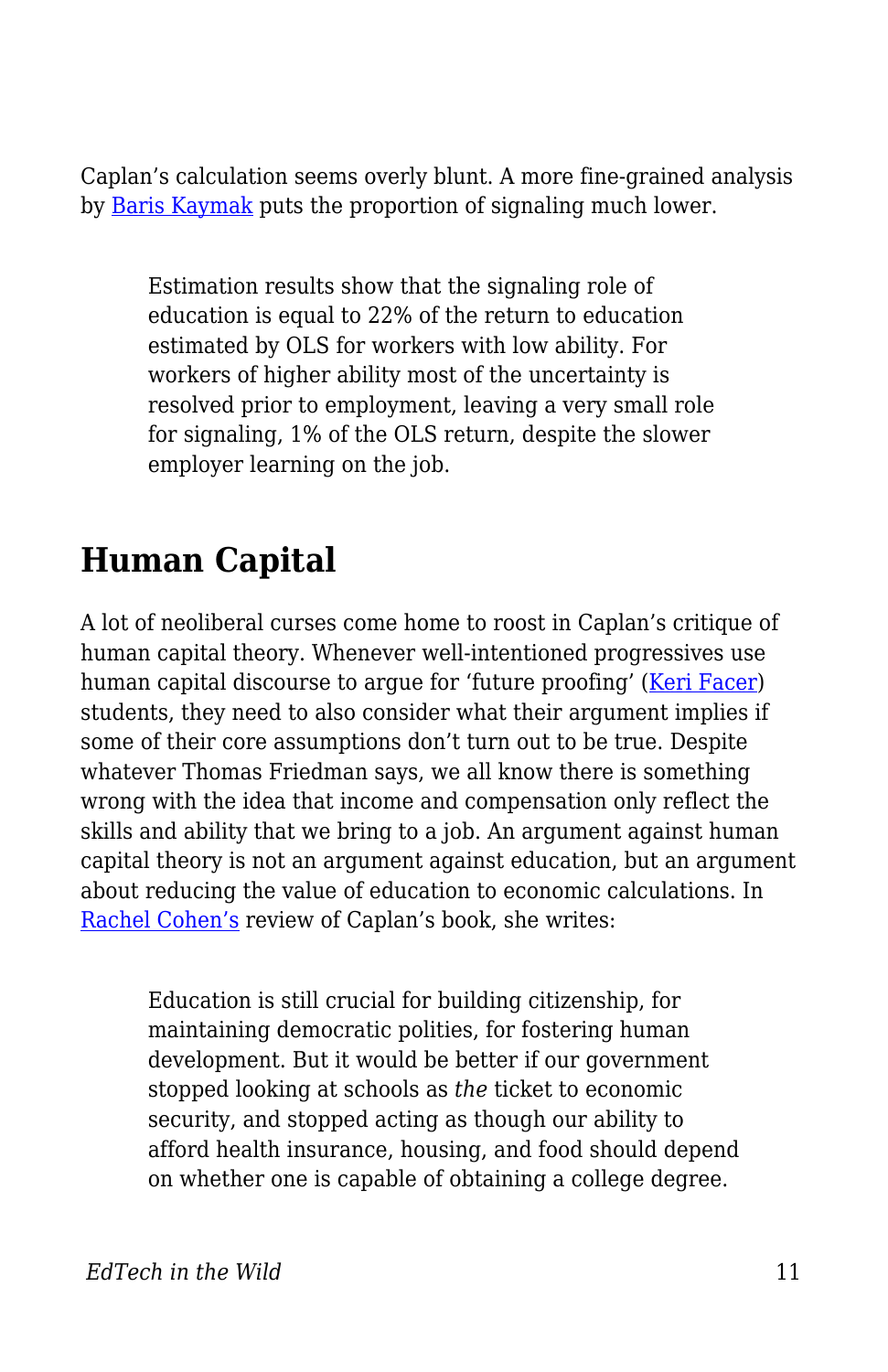In his analysis of rising inequality, Thomas Piketty points out the rising share of income – between 45% and 50% – that goes to the top decile (10%) of labour. The CEO of *Under Armor* makes in less than one day what the median worker in their company makes in a year (\$10,686). Does the CEO of *Under Armor* really have [378 times more](https://inequality.org/great-divide/how-to-track-ceo-worker-pay-ratios/) human capital than the median worker? Piketty rejects this explanation:

One possible explanation of this is that the skills and productivity of these top managers rose suddenly in relation to those of other workers. Another explanation, which to me seems more plausible and turns out to be much more consistent with the evidence, is that these top managers by and large have the power to set their own remuneration, in some cases without limit and in many cases without any clear relation to their individual productivity, which in any case is very difficult to estimate in a large organization. (p. 24)

How would human capital theory put a value on vastly underpaid care labor that is essential to the functioning of the economy, or all of the *unpaid* work without which society would not function? In her conceptual critique of Becker's human capital theory, [Antonia Kupfer](http://eprints.soton.ac.uk/364596/1/Kupfer%202014%20Interrelation%20of%20twenty-first%20century%20education%20and%20work.pdf) argues that schools do not simply produce human capital in a linear relation because unpaid work is "a precondition of education taking place." Most of the work that goes into getting a child ready to attend school and to support them throughout their educational careers is unpaid and not counted as productive uses of human capital: from giving birth, to feeding children, washing their clothes, and getting them to school, the feminized work that readies children for education is truly massive. Kupfer asks, "How could 'productivity' be measured in the increasing service sector such as care of elderly, counseling or management? In fact, productivity is highly culturally conceptualized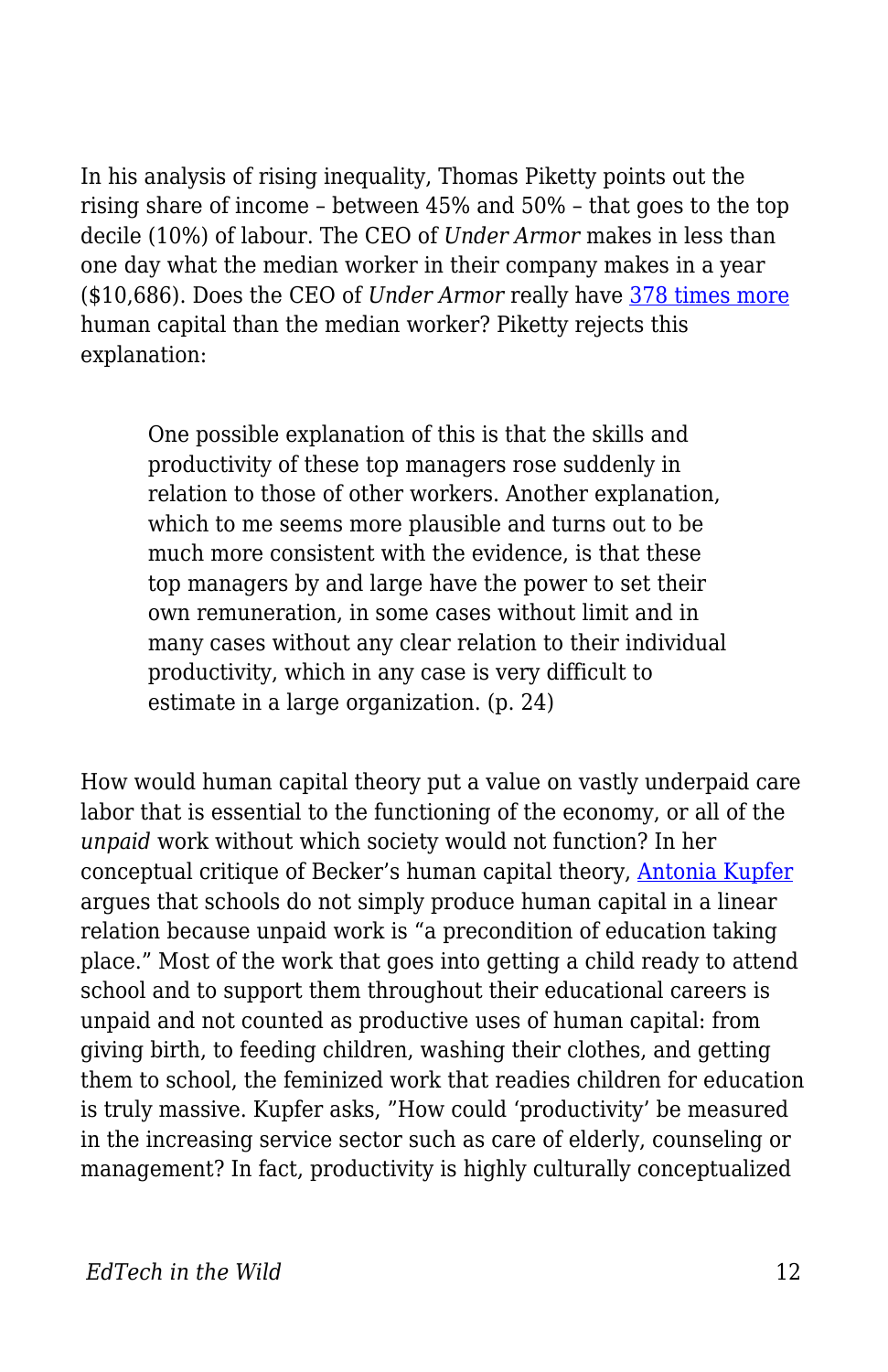and impacted."

According to Kupfer, the human capital "concept abolishes the difference between labour and capital by conceptualizing all people as capitalists through their capitalized work force." The idea of human capital seems to democratize potential, when in fact financial capital is increasingly concentrated in the hands of a few people. Piketty outright rejects the idea of human capital because "human capital cannot be owned by another person or traded on a market (not permanently, at any rate)… In slave societies, of course, this is obviously not true." (p. 46) If human capital theory was at some point during the mid 20th century kept in balance by a growing international commitment to human rights, [Maren Elfert](https://www.amazon.com/UNESCOs-Utopia-Lifelong-Learning-Intellectual/dp/1138242527) argues that it has "come out of equilibrium when neoliberal conservative governments came into power in the late 1970s which put the human capital approach at the service of an excessive market ideology, under which profit considerations dominated."

Consider the power relations between "the ones who pay" and put forth capital in the form of money and "the ones who are paid" who put forth 'human capital' in the form of skills, energy, and smiles. Capitalists are able to exert far more influence on the structure of labour conditions by replacing workers with machines, which serves to de-skill the labour force, while human capital is not able to wield a reciprocal power against the capitalists. [Dr. Tressie McMillan Cottom](https://www.amazon.ca/Lower-Ed-Troubling-Profit-Colleges/dp/162097438X/ref=sr_1_fkmr0_1?s=books&ie=UTF8&qid=1530311976&sr=1-1-fkmr0&keywords=cotton+tressie) argues that "we have a labor market where the social contract between workers and the work on which college has previously relied has fundamentally changed and makes more workers vulnerable." *The ones who are paid* face ceaseless precarity & pressure to upgrade their skills and manage their self-presentation. In large part, this pressure comes from the fact that journalists like Thomas Friedman act as a [mouthpiece for Capital](https://www.versobooks.com/books/1024-the-imperial-messenger) by turning the musings of the CEOs he lunches with into prescriptions for national economic success.

The consulting firm [McKinsey](http://dropoutprevention.org/wp-content/uploads/2015/07/ACHIEVEMENT_GAP_REPORT_20090512.pdf), using the kinds of methods developed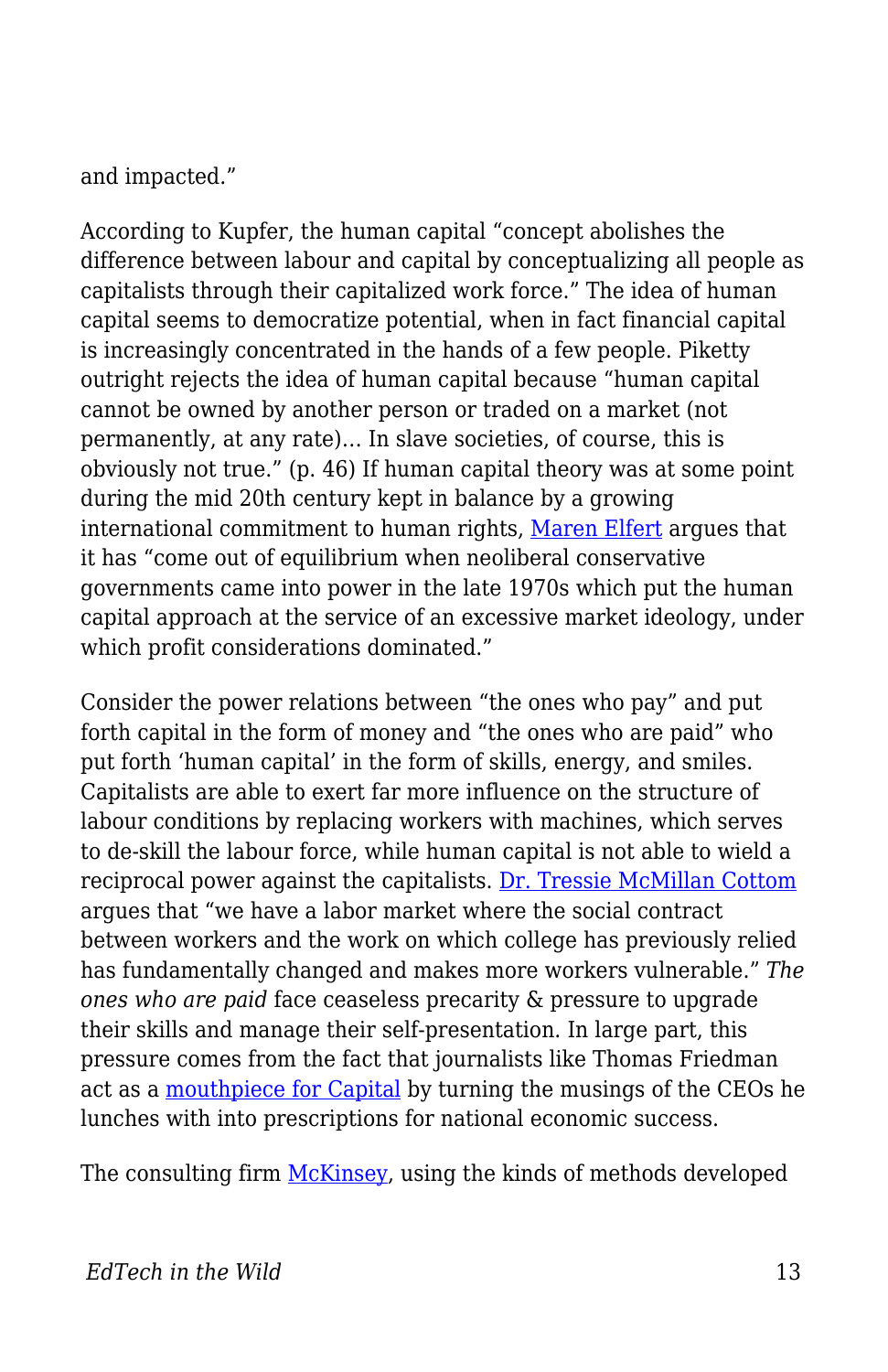by the pre-eminent human capital economist [Eric Hanushek](http://hanushek.stanford.edu/publications/higher-grades-higher-gdp) to tie the GDP to levels of education, conceptualizes the so-called 'achievement gap' in purely economic terms. Social injustice becomes a drag on the GDP:

If the United States had in recent years closed the gap between its educational achievement levels and those of better-performing nations such as Finland and Korea, GDP in 2008 could have been \$1.3 trillion to \$2.3 trillion higher. This represents 9 to 16 percent of GDP.

If the gap between black and Latino student performance and white student performance had been similarly narrowed, GDP in 2008 would have been between \$310 billion and \$525 billion higher, or 2 to 4 percent of GDP. The magnitude of this impact will rise in the years ahead as demographic shifts result in blacks and Latinos becoming a larger proportion of the population and workforce.

According to the economist [Ha-Joon Chang](https://www.amazon.ca/Things-They-Dont-About-Capitalism/dp/1608193381), McKinsey's logic doesn't fit the facts: "there is very little evidence to support the view that increased education leads to higher economic growth." "What really matters in the determination of national prosperity is not the educational levels of individuals but the nation's ability to organize individuals into enterprises with high productivity."<sup>7</sup>Chang references '[Where has all the education gone?'](https://sites.hks.harvard.edu/fs/lpritch/Education%20-%20docs/ED%20-%20Econ%20Growth,%20impact/where%20has%20all%20the%20education%20gone.pdf)

In 1960, Taiwan had a literacy rate of only 54 per cent, while the Philippines' was 72 per cent. Despite its lower education level, Taiwan has since then notched up one of the best economic growth performances in human history, while the Philippines has done rather poorly. In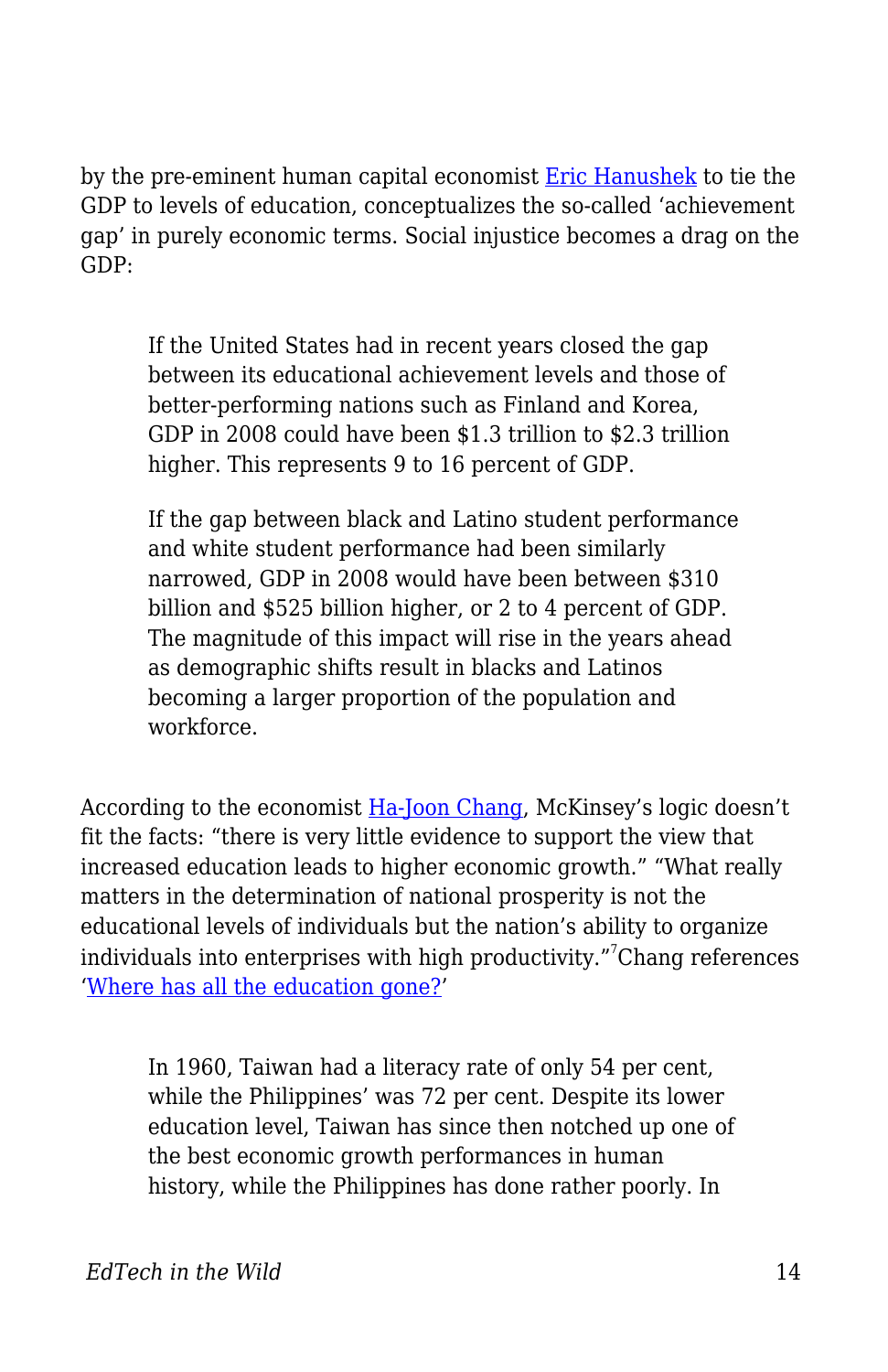1960, the Philippines had almost double the per capita income of Taiwan (\$200 vs. \$122), but today Taiwan's per capita income is around ten times that of the Philippines (\$18,000 vs. \$1,800). …

The East Asian economies did not have unusually high educational achievement at the start of their economic miracles, while countries like the Philippines and Argentina did very poorly despite having significantly better-educated populations. At the other end of the spectrum, the experience of Sub- Saharan Africa also shows that investing more in education is no guarantee of better economic performance. Between 1980 and 2004, literacy rates in Sub-Saharan African countries rose quite substantially from 40 per cent to 61 per cent. Despite such rises, per capita income in the region actually fell by 0.3 per cent per year during this period. If education is so important for economic development, as most of us believe, something like this should not happen.

Having an abundance of intelligent, mechanically skilled, & literate people does not mean that there will be 'productive' work for them. Nor does it mean that their contributions will get counted as being 'productive' in the economic sense. While employers might complain they can't find skilled employees, [the 'skills gap' is largely a myth.](https://www.longviewoneducation.org/political-economy-skills-gap/) Unfortunately, many who see themselves as advocates for a progressive education system that frees itself from standardized testing essentially make the same argument as Caplan: U.S. schools don't teach any useful skills, and hence education should be vocationalized. In one recent example, [Ted Dintersmith](https://press.princeton.edu/titles/11224.html) argues that "our best path to leveling society's playing field is to make the high school diploma meaningful. Let students take on real-work challenges, gaining the ability to contribute effectively to an organization or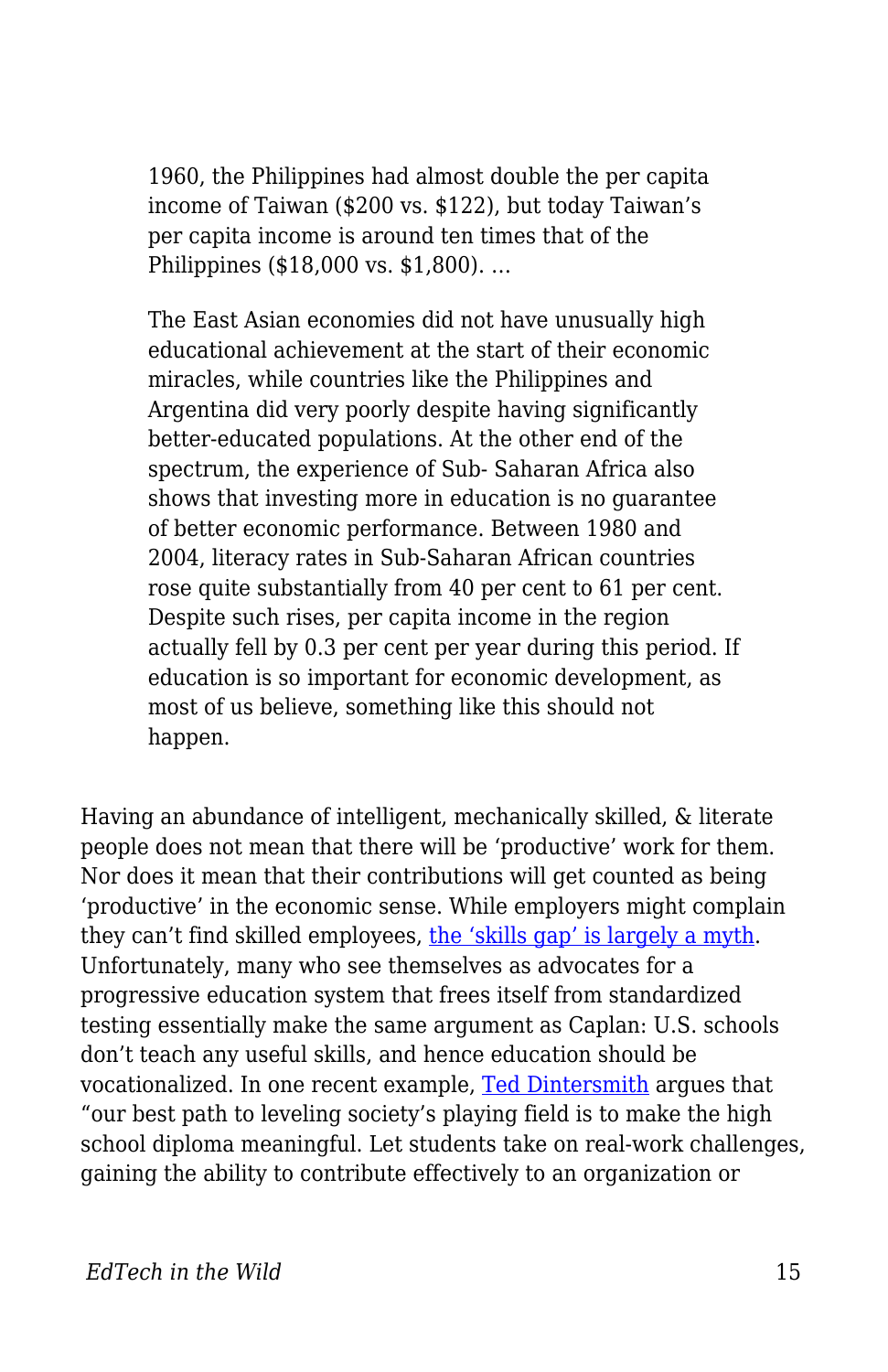community. Ensure K-12 graduates have hirable skills."

Such progressive advocates are largely ignorant of the [two different](https://www.longviewoneducation.org/are-we-robbing-students-of-tomorrow/) [strands of progressive education,](https://www.longviewoneducation.org/are-we-robbing-students-of-tomorrow/) one which argued for adapting kids to the economic order, and one which had more radical leanings. In *The New Republic* [\(1915, republished in](http://www.jstor.org/stable/1179397) *[Curriculum Inquiry](http://www.jstor.org/stable/1179397)* [in 1977](http://www.jstor.org/stable/1179397)), Dewey put his criticism this way:

Apart from light on such specific questions, I am regretfully forced to the conclusion that the difference between us is not so much narrowly educational as it is profoundly political and social. The kind of vocational education in which I am interested is not one which will 'adapt' workers to the existing industrial regime; I am not sufficiently in love with the regime for that. It seems to me that the business of all who would not be educational time-servers is to resist every move in this direction, and to strive for a kind of vocational education which will first alter the existing industrial regime, and ultimately transform it. (p. 38-9)

Like so much of our lives under late capitalism, education has been subjected to an "excessive market ideology" for at least the last 50 years. Under human capital theory, "the role of the state could be *limited* to improving educational standards, expanding access to higher education, and creating flexible job markets that reward talent, ambition, and enterprise."<sup>8</sup>Brown, Lauder, and Ashton, *The Global Auction.* If we want to get to the root causes of why the education system is broken and what can be done to fix it, we need to free ourselves from the ideology that makes Caplan's calculations all but inevitable.